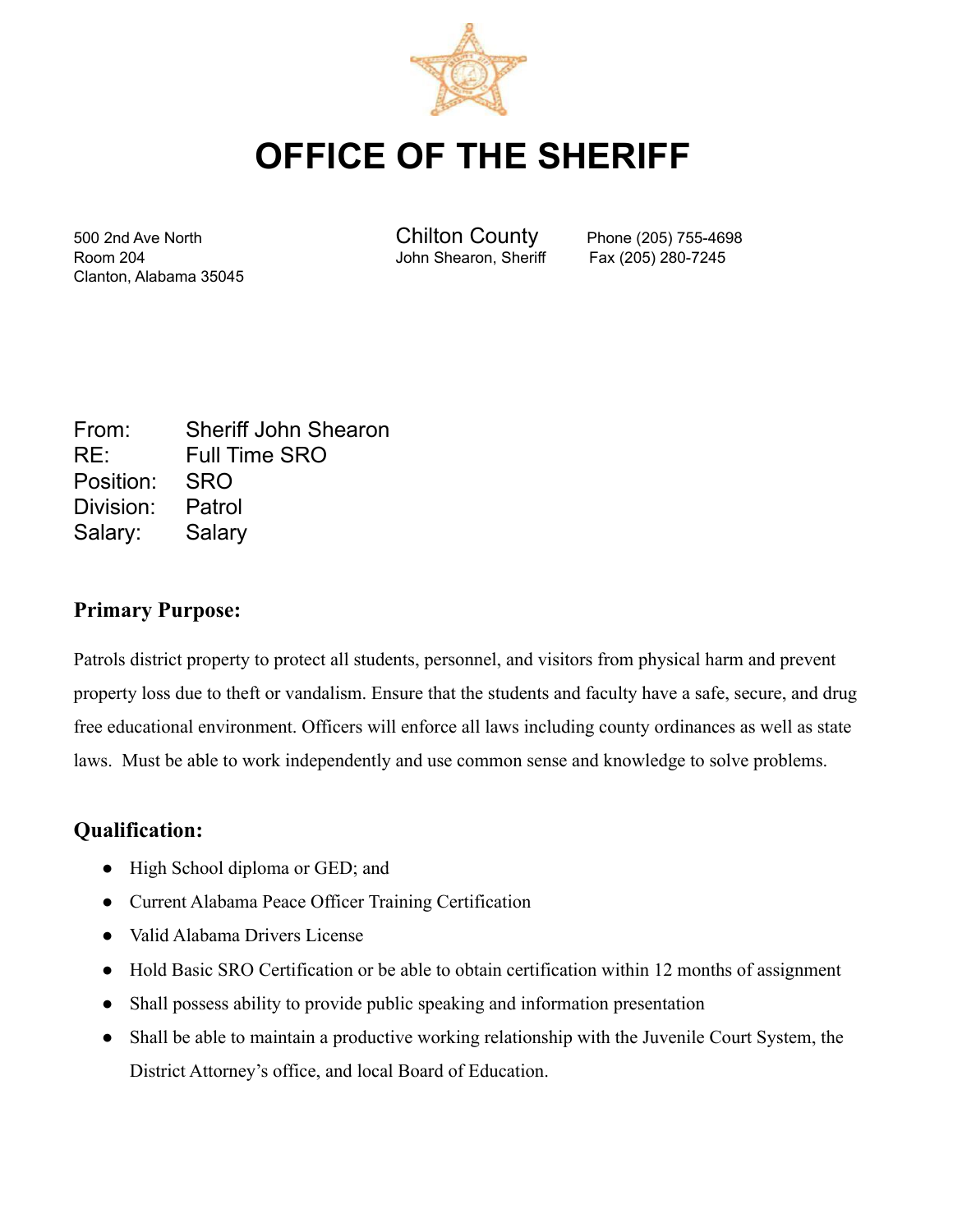## **Major Requirements:**

- Patrol assigned campus (es) and routes (walking or driving).
- Respond to all calls from campuses concerning crisis situations, accidents, and reports of crime.
- Investigate all criminal offenses that occur within the district's jurisdiction.
- Collect and preserve evidence for criminal investigations including witness statements and physical evidence.
- Arrest perpetrators, file appropriate charges, and ensure placement in jail or juvenile detention centers for law violations as necessary.
- Write effective legal incident reports.
- Testify in court as needed.
- Work cooperatively with other police agencies to share information and provide other assistance.
- Help provide traffic control at athletic events, school closings or openings, or at any other time.
- Operate all equipment including firearms according to established safety procedures.
- Establish a working relationship with all school sponsored clubs and participate in school related activities so as to present a positive understanding among the students and faculty and the Sheriff's Office.
- Notify their immediate supervisor when they are made aware of a serious incident involving employees or students enrolled at their assigned schools, even if the incident occurred outside of school hours and away from school property.
- The SRO shall serve as a member of the school safety planning teams to assist with the identifying of hazards, the mitigation of hazards, and the response/recovery aspects of hazards that might affect the schools.
- The SRO, at all times, shall conduct himself/herself in a professional, fair, and objective manner while in the performance of their duty. The SRO must exhibit character, morals, and ethics to a high standard and maintain respect for the school officials and the student body.